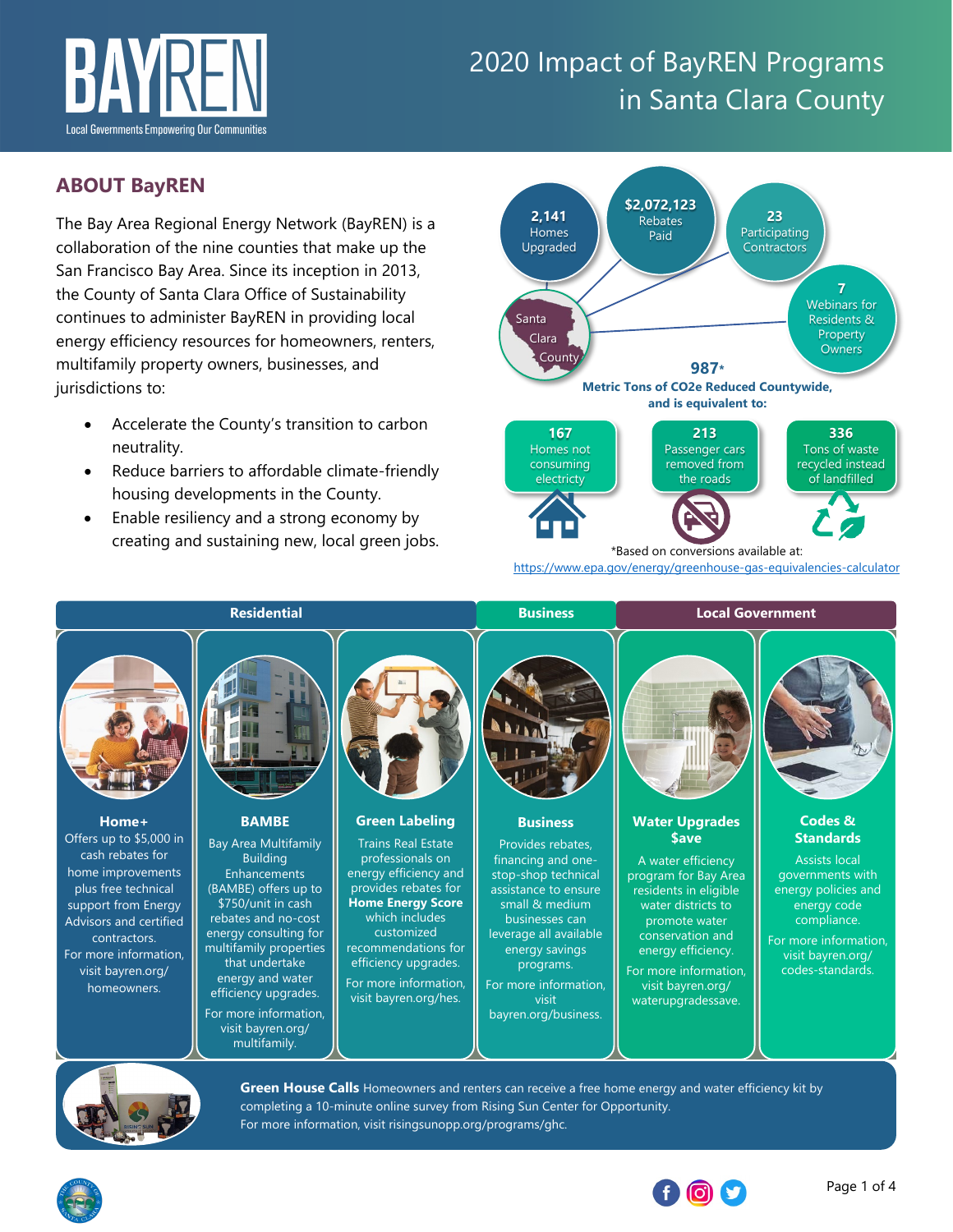

## **Residential**

In 2020, BayREN expanded its residential programs and added rebates for electrification measures, including:

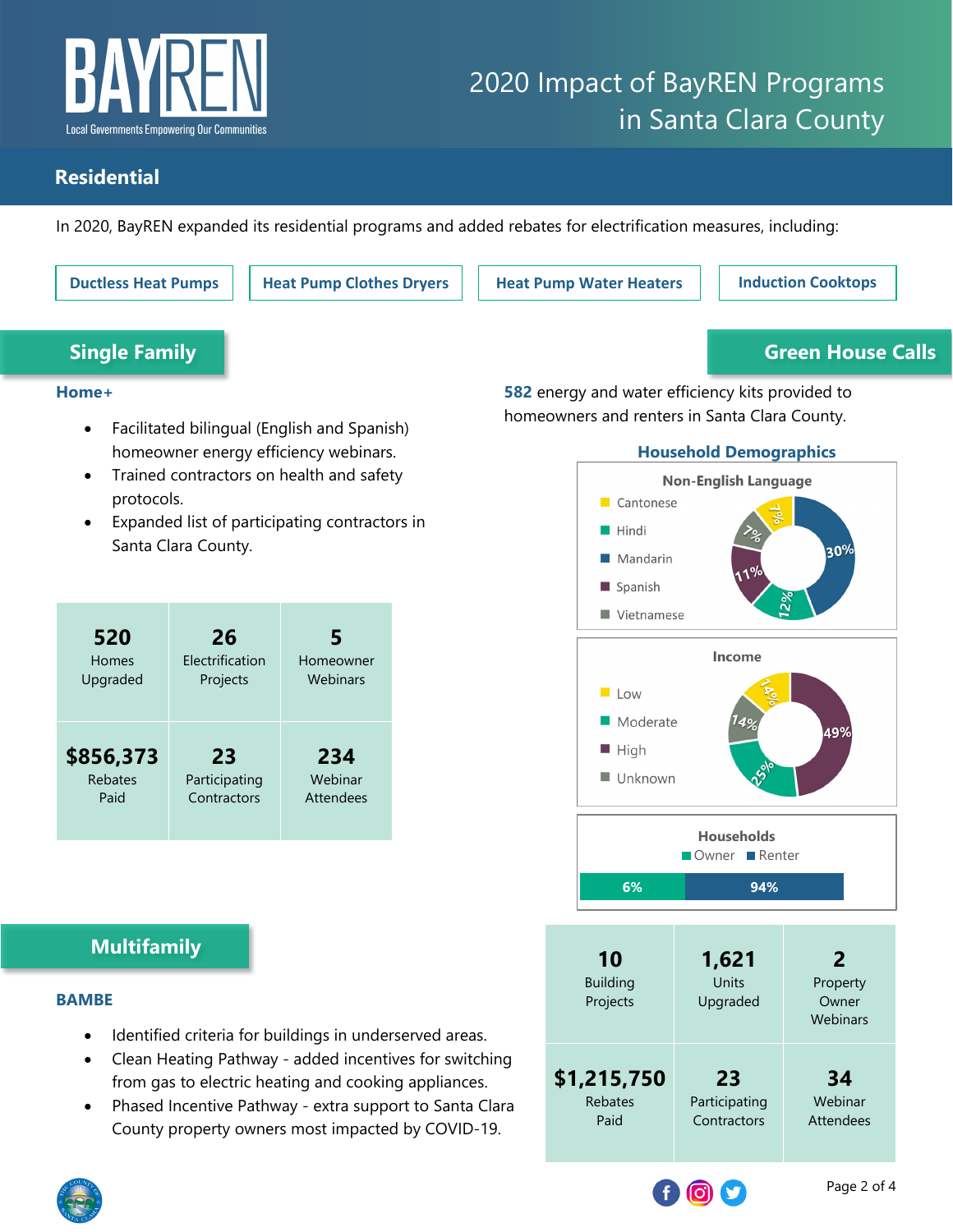

### **Green Labeling**

#### **Green Labeling**

- Sponsored online energy efficiency trainings to Real Estate professionals.
- Launched the electrification checklist.

| 209<br>Home Energy<br>Scores<br>Provided       | 4.7<br>Average<br>Home Energy<br>Score | \$49,800<br>Rebates<br>Paid | 15<br>Realtors and<br>Appraisers<br><b>Trained</b> |  |  |  |
|------------------------------------------------|----------------------------------------|-----------------------------|----------------------------------------------------|--|--|--|
| <b>75 Electrification Checklists Completed</b> |                                        |                             |                                                    |  |  |  |

#### **Business**



In 2020, the BayREN **Business** program partnered with [Mission Asset Fund](https://www.missionassetfund.org/bayren/) to help reduce energy use and operating expenses of small businesses by offering:

- 0% interest financing on any ENERGY STAR certified products.
- Loans from \$500-2,500.

### **Local Government**

### **Water Upgrades \$ave**

BayREN's **Water Upgrades \$ave** program identified criteria for on-bill water conservation programs in Santa Clara County, which include:

- 9 municipal water utilities that are qualified to participate in the program.
- Common eligible equipment for rebates.

**Rebates:** Landscaping **Showerheads Aerators Toilets**